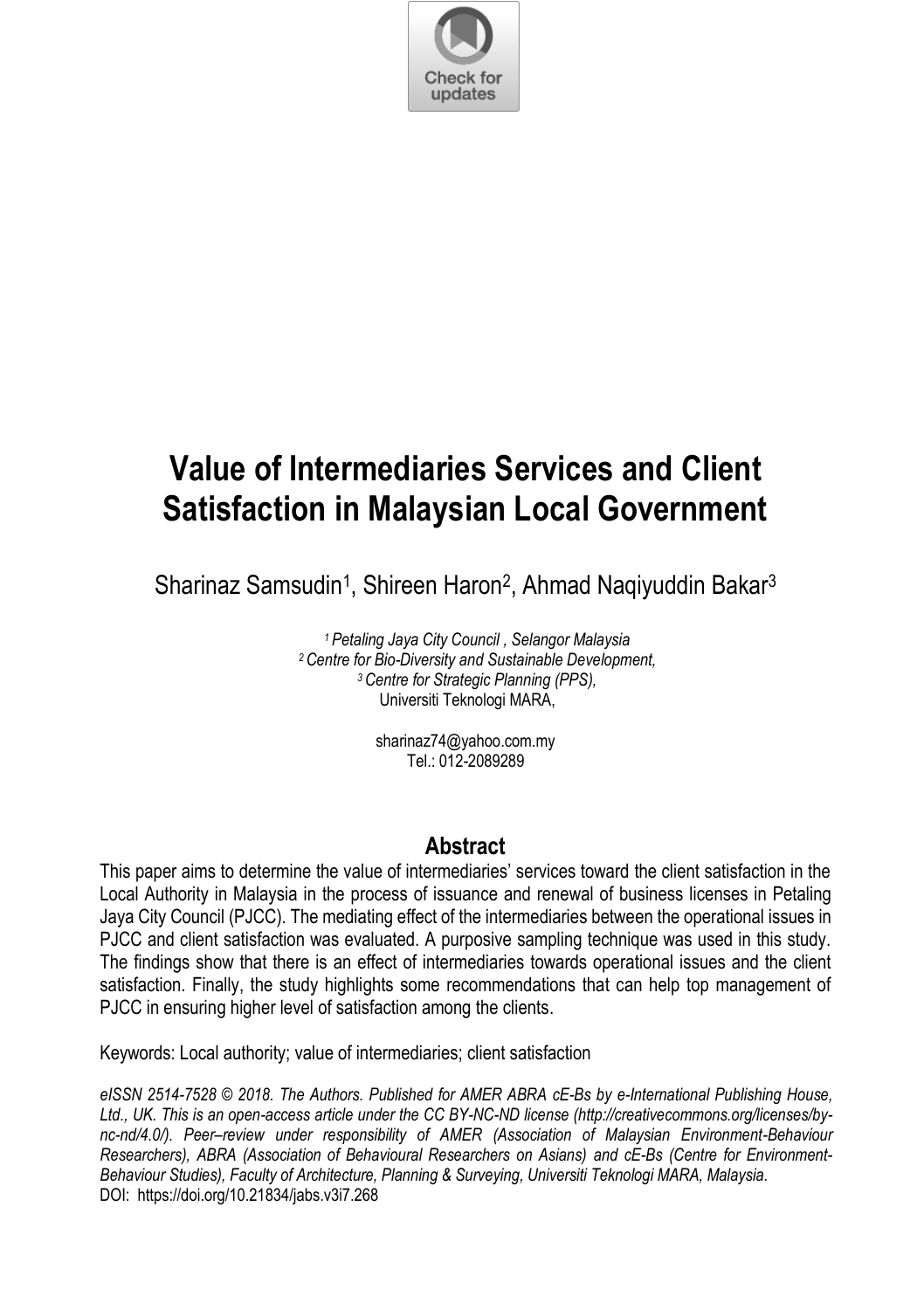# **1.0 Introduction**

Local authorities are the third level of government administration that is closed to the citizens and recognized the needs of the people such as development factors, social needs and problems. Petaling Jaya City Council (PJCC) covers an urban area in which the citizens live are administered through major functions such as town planning, street lighting, building control, licensing, trades control and others related. The citizens who live in Petaling Jaya, Selangor, Malaysia are directly deal and experience with the services given by the PJCC.

The operational issues pertaining to the application and renewal of business licenses are always a major concern for many local authorities. The implementation of Business License Electronic Support System (BLESS) and eLicence by PJCC for instance, have received lukewarm response from the business clients (PJCC By-Law, 2007). Instead, traders and businessmen in the area of Petaling Jaya prefer to apply for business licenses and/or renew their licenses by using the service of authorized parties (PJCC By-Law, 2007). While the management of PJCC concerned about the potential issues associated with the services of intermediaries (e.g. Falsification of documents, unethical practices etc.), the role of intermediaries cannot be simply eliminated as it is legally accorded under the legislation (PJCC By-Law, 2007). Meantime, businesses have been complaining about the lengthy procedures and the slowness on the part of the PJCC, and thus welcome the services of intermediaries. The intermediaries are generally perceived to be more efficient and effective in the process of application or renewal of licenses. This scenario does not augur well for the future image of the local authority, particularly in Malaysia. If the services given by the local authority are perceived as poor, the future of good governance and professional images of this local authority will be at stake. There is an urgent need to examine the perception of the business people themselves on this situation. What exactly are their concerns on operational issues especially in PJCC? How do these issues influence the level of client satisfaction? How can intermediaries have a mediating effect between PJCC and client satisfaction? Knowledge of this is critical to the better understanding of not only in terms of why the intermediaries' services are relied upon, but also in the context of value added factors that influence client's choice and levels of satisfaction on the services provided by PJCC.

At the same time, because there are many procedures and government agencies involved that need to review from technical standpoint, businesses are likely to perceive that the process of obtaining a business license is complicated and troublesome and welcome the use of intermediaries. However, issues regarding the intermediaries attract a lot of attentions from the top management of PJCC, such as falsification of documents, time taken for the approval or bureaucracy and lack of transparency. Therefore, the objective of this paper is to determine the effect of the intermediaries toward operational issues in PJCC and client satisfaction in getting services for application and renewal business license.

# **2.0 Literature Review**

The administration of the local authorities in Malaysia were enacted in three parent laws which are the Street, Drainage and Building Act 133 (1974), Local Government Act 171 (1976), Town and Country Act 172 (1974). Thus, the local authorities have wider power in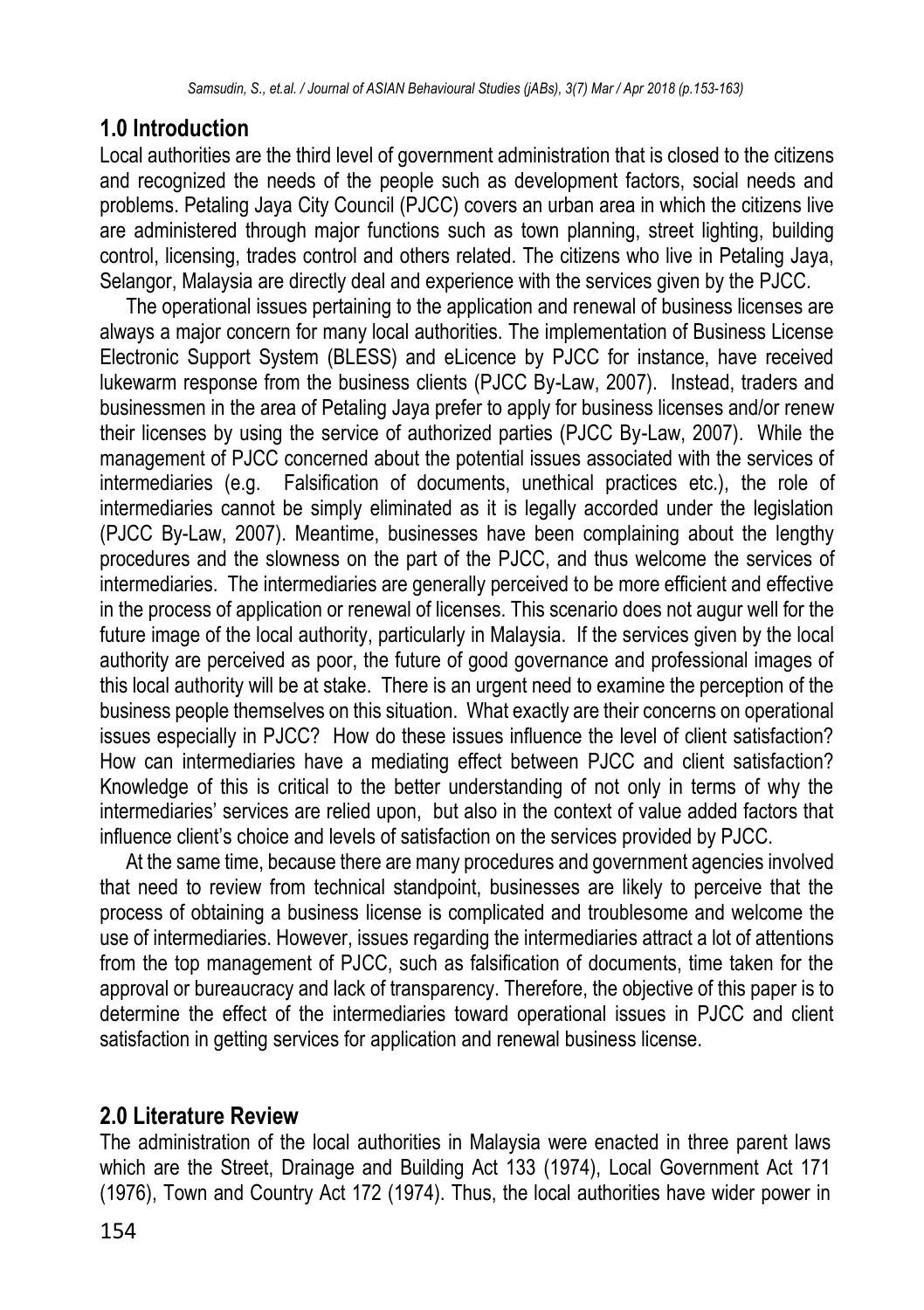order to ensure the effectiveness and efficiencies of the administration of local authorities (Shireen & Fazimah, 2002).According to Bateson (1997), Berry (1980), Rathmell (1966) and Shostack (1977), the characteristics of services are intangible, inseparability of production and consumption, heterogeneity and perishability

Align with the operational issues there are obvious problems in Malaysian public management , inefficient, red-tape, wasteful, unresponsiveness, bureaucratic, lack of flexibility, lack of transparency and poor performance are the general symptoms of a couple of management issues (Hazman, 2006). According to Siddique (2006), the public management reform in Malaysia has so far failed to bring about desired changes.

Transparency refers to the ability of the public to get information on procedures in a service without any difficulty. According to Nadler and Schulman (2006), transparency means that "something can be seen through".

According to Sarji (1996a; 1996b) as cited in Ndubisi (2006) bureaucracy exist in public agencies that have exercise red-tape on the ways of doing things, delay in a process of service delivery and did not take appropriate on the regulations and procedures for the benefit of their clients.

Intermediaries are independent business organizations that do not fall under the some degree of control as employees. The intermediaries introduce themselves as purchasing agents for their clients by a product line or their client (Hardy & Magrath, 1988). The role of intermediaries helps a service industry to market its services or products to serve its target market. Delegating specific service elements such as giving out information, taking reservations, advice and exceptions categories save costs of operation (Lovelock & Wright, 2002).

Figure 1 illustrates the theory of flower of service to illustrate how the original supplier may work in partnership with one or more intermediaries to deliver a complete service package to customers (Ibid, 2002).



Fig.1. Splitting Responsibilities for Supplementary Service Elements *Sources: Lovelock and Wright (2002)*

The flower created by originating firm in light blue colors shows it is a core services been provided. The flower is enhanced by the intermediaries with dark blue colors and fully dark blue color flower experienced by customer shows that is a total services that experienced by the customer.

According to Jarvinen and Lehtinen (1997), intermediaries are valuable to the customer because they provide extra benefits offered such as frequent contacts; maintain relationship;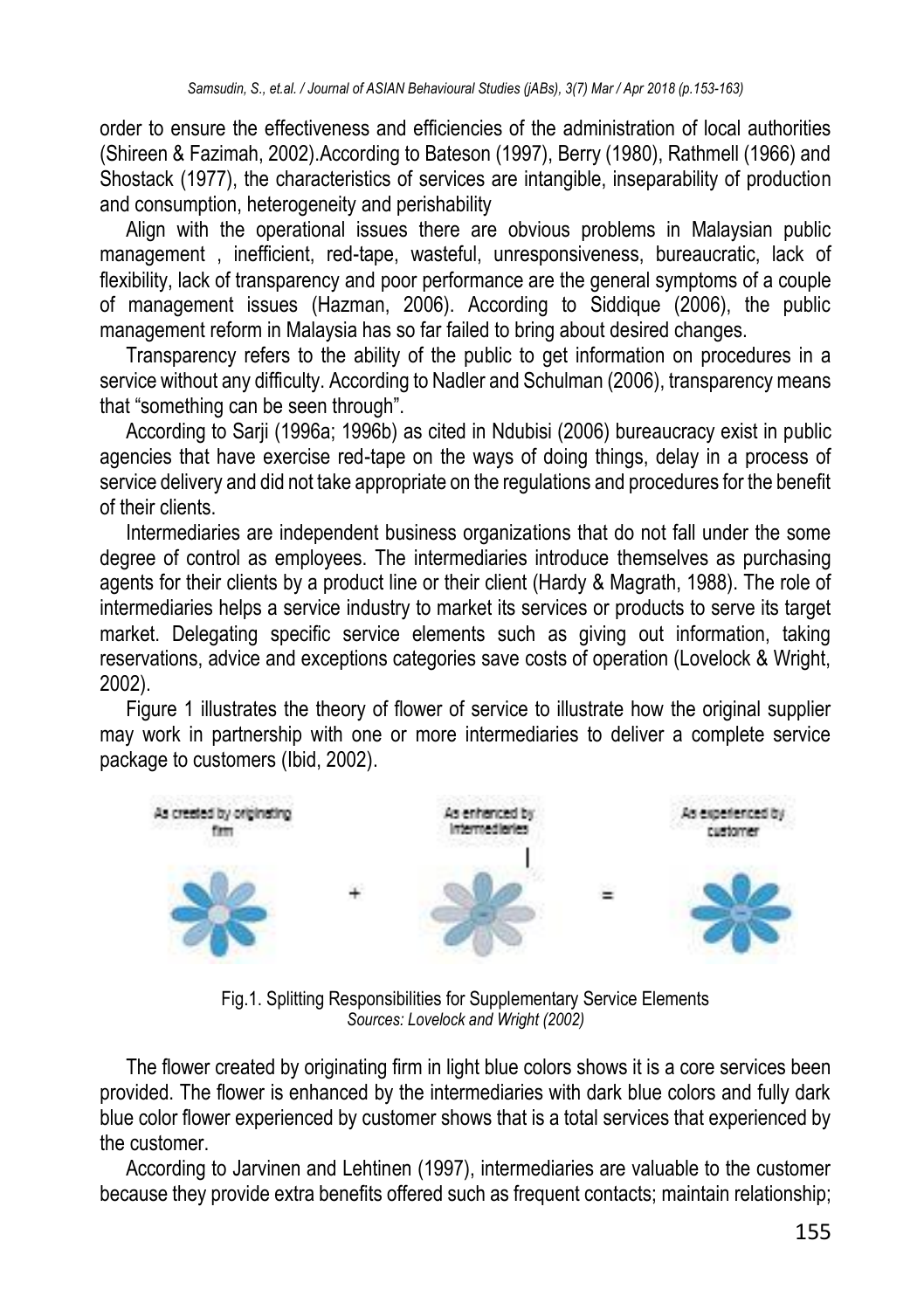co-operation; mutual goal setting; and other relationship elements. Here customer will experience a core product, and the added value of the additional services will lead to greater customer satisfaction.

In real day-to-day operations, intermediaries will make the process of service faster by passing on some of the transaction, possessing the necessary knowledge, having a relationship with internal control and others. The Chinese Intermediary Organisation (2003) reported that, intermediaries play various roles by having a good relationship with government agencies. This can make them more knowledgeable and experienced about the procedure involved (China.org, 2003).

In order to evaluate why intermediaries are so famous in the market and exist as intermediaries in MBPJ, a few probability variables have been identified through a survey of literature.

The "customers do not wish to be "passed around" when contacting the council and expect more flexibility from local authority service delivery". Communication is defined as "the consumer's perception of the extent to which the intermediaries interact with their regular customers in a warm and personal way" (De Wulf et al., 2001, p. 36; Metcalf et al., 1992).

Communication with the service was recognized as an important element and some advisors felt isolated because services did not keep informing them. The advisors commented that repeated calls stemmed largely from lack of knowledge or understanding, being misinformed, lack of current information and from services not completing on service delivery (Lurry &Lyon, 2008).

Ulaga and Eggert's (2006) grounded that perceived benefits may influence clients to sacrifice operational costs such as including the time, aggravation and risk associated with supplier exchanges. The definition of value of the intermediaries proposed by Gronroos and Christian (1998) is that the value of intermediaries should have cost saving, delivery and reliability dimensions.

Barry and Terry (2008) stated that relationships do not matter: "it all comes down to best value, where we look at total life cycle costs".

The quality of a service is a crucial for a company to be competitive. Therefore, companies need to improve the quality of their relationship with their clients in order to satisfy them and win their confidence. According to Ndubsi (2006), overall customer satisfaction can be interpreted when the customer or client trusts by having a long duration relationship in business, or in other words loyalty commitment, service, conflict resolution, and interpersonal communication. According to Roberts et al (2003),in the service sector, have been similarly demonstrated that relationship quality affects clients and loyalty positively (Henning–Thurau et al., 2002).

## **Conceptual Framework**

Based on the review of literature, the conceptual framework is developed based on the Lovelock and Wright Theory of Principles of Service Marketing and Management.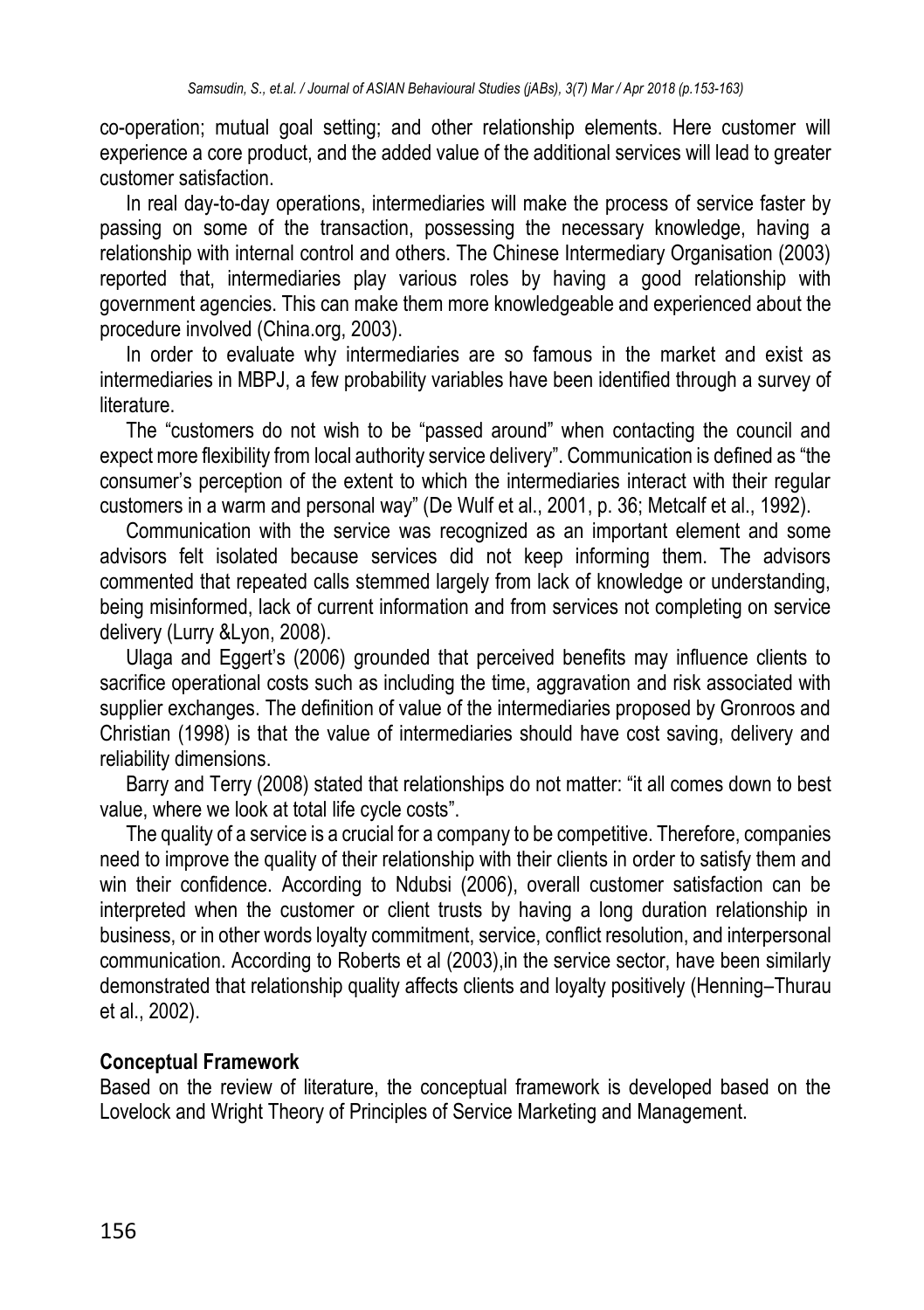

Fig. 2. Conceptual Framework based on Christopher Lovelock and Lauren Wright's theory of principles of Service marketing and Management.

Figure 2 shows the conceptual framework of this study. Independent variables explained as factors of operational issues (transparency and bureaucracy), with value of intermediaries services (communication and cost-saving) as the mediating variables, and client satisfaction as the dependent variable.

## *Independent Variables: Operational Issues*

As a tax payer, citizens of a city claimed that inefficiency and poor performance lead to the lack of transparency (Hazman, 2006). It can be assumed that the higher the operational issues in PJCC in dealing with clients, the higher the probability of client satisfaction towards the services provided in PJCC.

## *Mediating Variables: Value of Intermediaries*

The term "value of intermediaries" is used to describe "partnering between buyers and suppliers who recognize value from sustained relationships". (Anderson and Anderson ,2002). In the process of applying and renewal a business license in MBPJ, the buyers refer to the businessmen in Petaling Jaya, and suppliers are the intermediaries who provide an extra services to the clients.

## *Dependent Variable: Client Satisfaction*

The quality of a service is crucial for a company to be competitive. Therefore, companies need to improve the quality of their relationship with their clients in order to satisfy them and win their confidence. According to Ndubsi (2006), overall customer satisfaction can be interpreted when the customer or client shows trust by having a relationship of long duration in business, or in other words, shows loyalty commitment, service quality, conflict resolution, interpersonal communication. This item can be known as relationship quality.

## **3.0 Research Method**

The purpose of this study is to determine the effect of the intermediaries toward the services provided by MBPJ and client satisfaction in the process of application and renewal of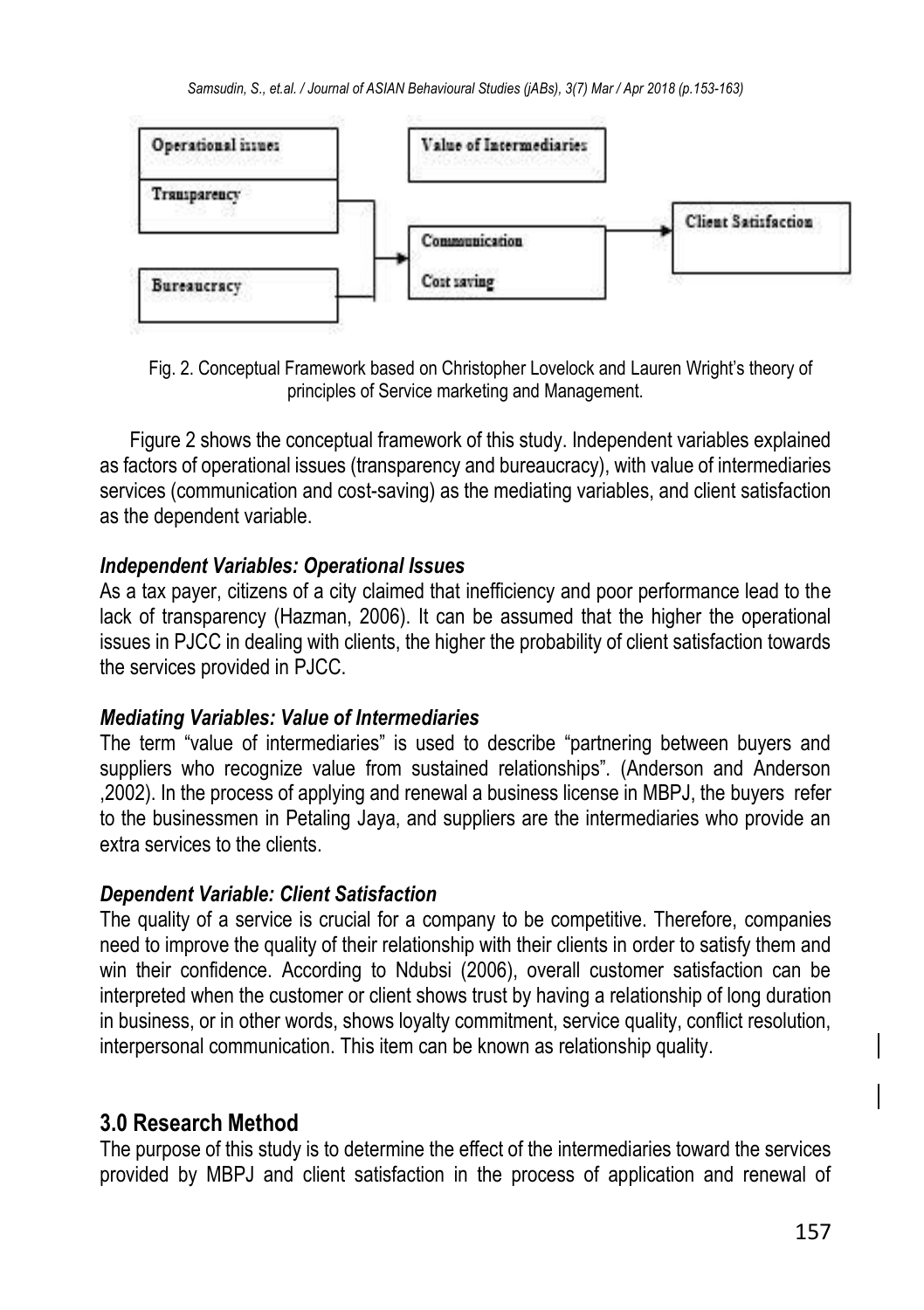business license. It used cross sectional survey in which the data for a particular time only using quantitative method.

Data were collected by using questionnaires that distributed to the respondents and the purposive sampling technique with minimal interference was used consisting 123 respondents who are the businessmen that had an experience in using the intermediaries services. The questionnaires took about one (1) month to distribute in order to make sure that the sample size was large enough to give meaningful result in the study. The questionnaires were distributed by the frontline staff of PJCC.

The research design enabled the researchers to test for internal validity of measurement. This paper discussed the existence of the intermediaries have a mediating effect of the operational issues in MBPJ and client satisfaction.

## **Data Analysis**

Descriptive analyses were used to describe the profile of the respondents. Pearson's Product moment correlation analysis was used to determine the correlation between each independent variable and the dependent variable, with a 0.05 level of significance. Multiple regression analysis was used to test the hypotheses and influence of the variables. The results represent whether the operational issues in MBPJ and the value of intermediaries' services have any impact on client satisfaction. The data were analyzed by using Statistical Package for Social Sciences (SPSS), Version 19.

# **4.0 Findings**

The respondents for this study are businessmen in Petaling Jaya. Total number of the new applications and renewal of business license applications during the period from September to November 2011 was 132 applications. A sample size 97 would be large for the study (Sekaran, 2003). The researcher managed to collect 123 questionnaires of which 110 were fully completed and usable.

## **Reliability Analysis**

The Cronbach's alpha coefficient is computed to test the reliability of the questionnaire. Table 1 shows the reliability of the construct variables used in this study.

Table 1 illustrates the Cronbach's alpha analysis for this study. The alpha value of the items measuring the construct range between 0.825 and 0.936 which indicated the items are highly consistent and reliable. All the alpha values of the items are greater than value of 0.6 suggested by Sekaran (2003) and can be considered reliable.

## *Intermediaries have a Mediating Effect between Operational issues in MBPJ and client satisfaction*

Since the objective of this paper is to determine the effect of intermediaries on the relationship between operational issues in MBPJ and client satisfaction. The regression for mediator analysis was used to test this hypothesis in order to prove that intermediaries have a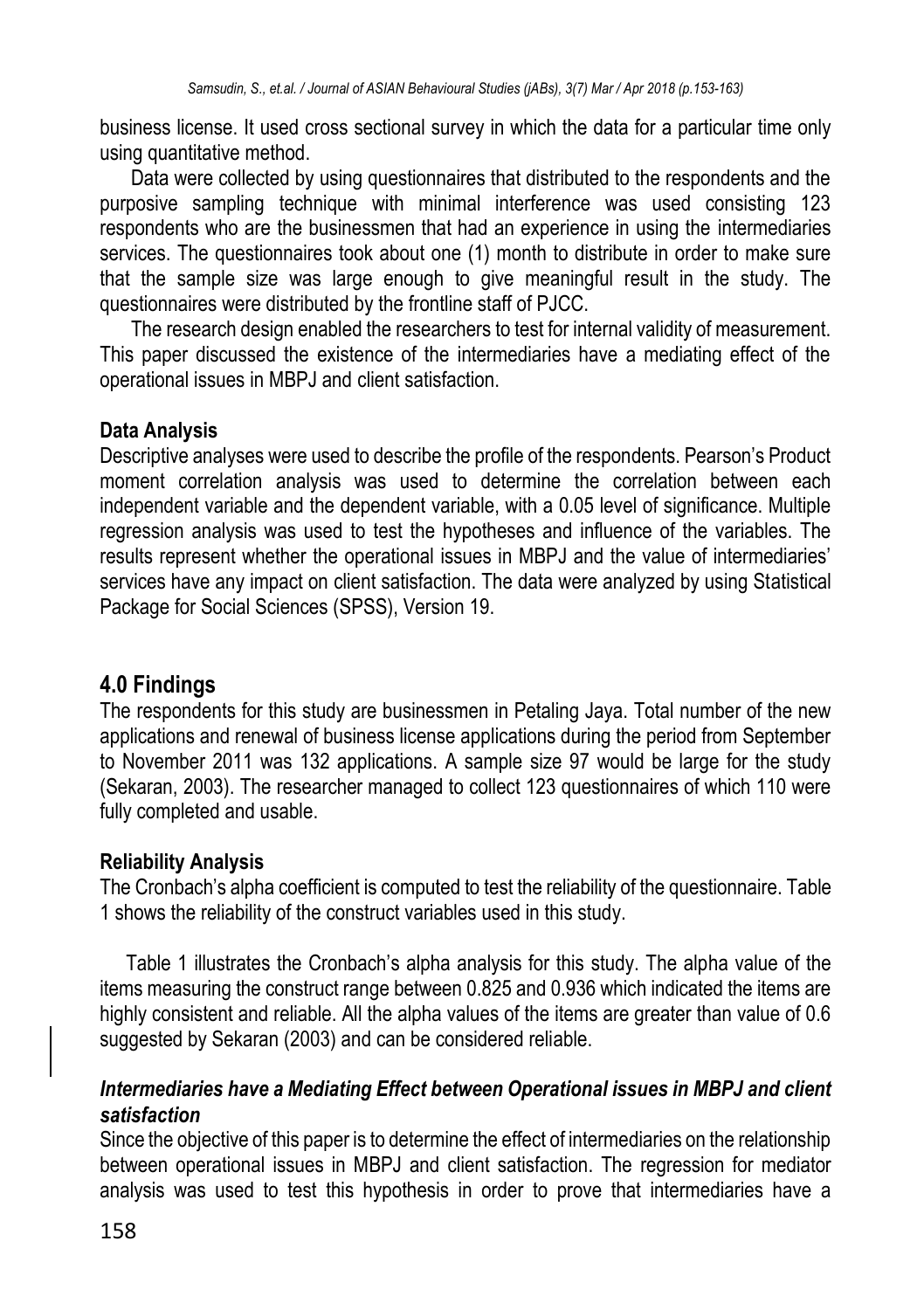| Construct                       | No. of Items | Alpha, α, Value |  |
|---------------------------------|--------------|-----------------|--|
| <b>Independent Variables</b>    |              |                 |  |
| <b>Operational Issues</b>       |              |                 |  |
| Transparency                    | 6            | 0.936           |  |
| <b>Bureaucracy</b>              |              | 0.825           |  |
| <b>Mediating Variables</b>      |              |                 |  |
| <b>Values of Intermediaries</b> |              |                 |  |
| Communication                   | 9            | 0.933           |  |
| <b>Cost Saving</b>              | 8            | 0.908           |  |
| <b>Dependent Variable</b>       |              |                 |  |
| <b>Client Satisfaction</b>      | 6            | 0.929           |  |

mediating effect on the relationship between operational issues in MBPJ and client satisfaction.

Baron and Kenny (1986) as cited in Hazman (2010) described the procedure for analyzing the mediating variable by using regression analysis. The first step is to compute the relationship between independent variables (IVs) and dependent variable (DV), than the relationship between IVs and mediating variable (MV), the relationship between MV and DV and finally the relationship between IV and MV and DV. Therefore, the beta, β, value for all the analyses should be significant.

The result shows that there is a significant relationship between the mediating effect of intermediaries between operational issues in MBPJ and client satisfaction. This is shown in Table 2. This test is able to determine the value of intermediaries' services in determining clients' satisfaction.

| ັ              | <br>Model B    |  | ີ              |    |                      |
|----------------|----------------|--|----------------|----|----------------------|
| Model A        |                |  | Model C        |    | Model D              |
| IVs * IIV      | $Ns$ ov        |  | MA - DA        |    | <b>IVs * MV * DV</b> |
| Beta, 6, Value | Beta.<br>Value |  | Beta,<br>Value | β, | Beta, 6, Value       |
| 0.495          | 0.518          |  |                |    | 0.431                |
| 0.370          | 0.374          |  |                |    | 0.295                |
|                |                |  |                |    |                      |
|                |                |  | 0.515<br>0.276 |    | 0.026<br>0.179       |
| 0.655          | 0.701          |  | 0.569          |    | 0.706                |
| 101.704        | 134.60         |  | 71.264         |    | 62.937               |
| 0.000          | 0.000          |  | 0.000          |    | 0.000.               |
|                |                |  |                |    |                      |

Table 2: Regression Analysis for Mediating Variables

Note: IVs are independent variables; DV is dependent variable and MVs are moderating variable

Table 2 shows the regression analysis for mediating variables (value of intermediaries) on the relationship between operational issues and client satisfaction. The values of the  $R^2$ for all the models in this study are between 0.569 and 0.706, thus they are acceptable. Table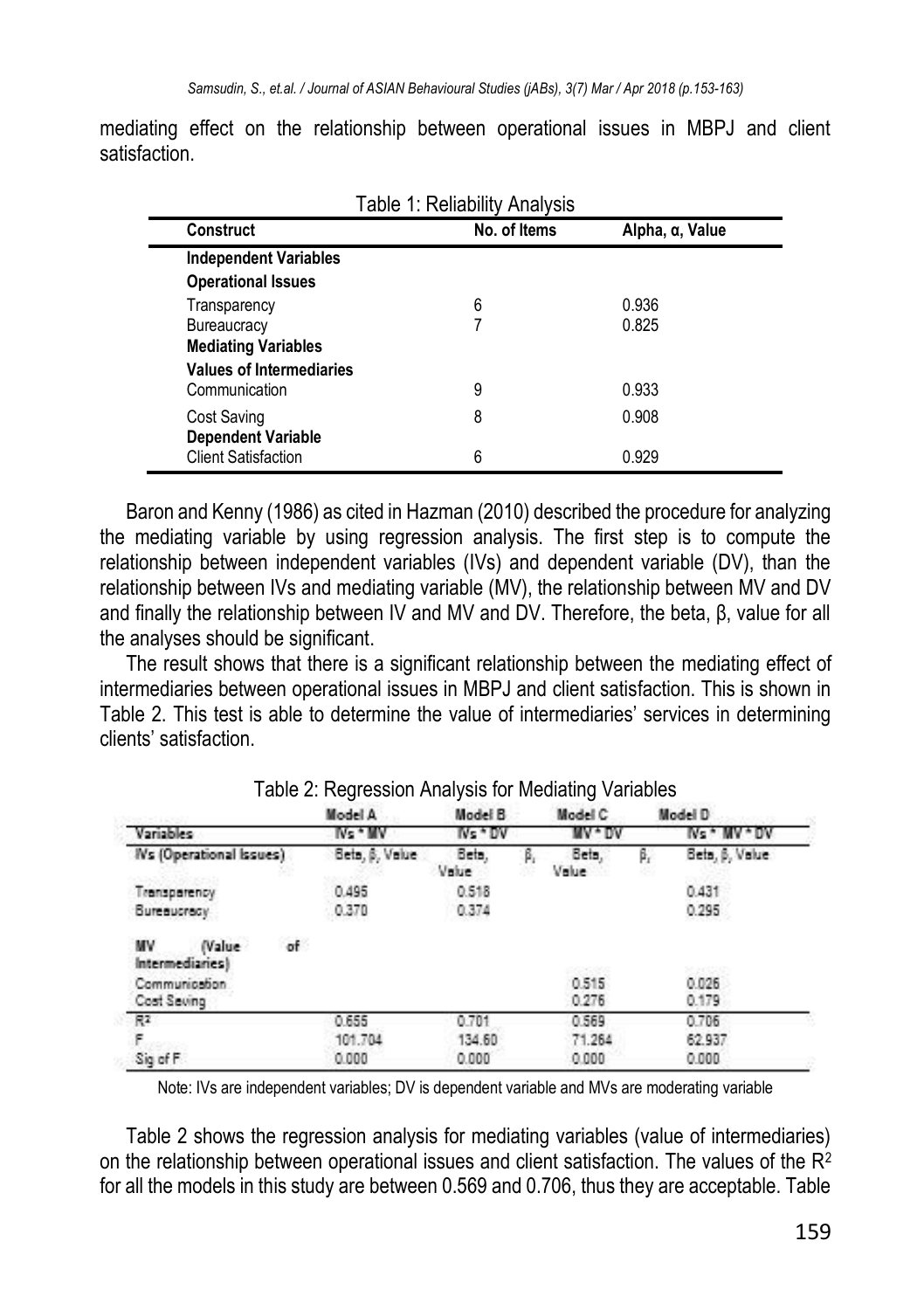2 shows that R<sup>2</sup> for model D is 0.706 and for model B it is 0.701. Thus the models are good. Both of the models are significant with p<0.001 (Field, 2009).

Table 2 illustrates the β values for all the models in this study. The β value for model B, which is the relationship between operational issues and client satisfaction, are 0.518 for transparency and 0.374 for bureaucracy. This indicates that transparency has a large effect on client satisfaction (β=.518) while bureaucracy has medium effect on the client satisfaction (β=0.374) (Field, 2009, p.173). After confirming the value of intermediaries as mediating variables which are communication and cost saving in the relationship between operational issues (IVs) and client satisfaction (DV), the values of R2 for the models higher from 0.701 to 0.706. This shows that the clients are more satisfied with the services given by intermediaries than those of PJCC, due to the operational issues on transparency and bureaucracy.

The value of intermediaries exist in determining client satisfaction because of the presence of bureaucracy and transparency in PJCC, with the β=0.026 for communication and β=0.179 for cost and time saving. The existence of intermediaries is important to evaluate client satisfaction, which β=0.515 for communication and β=0.276 for cost and time saving. The β value of communication as the mediating variable is β=0.026, indicating that communication has a medium effect on the relationship between operational issues and client satisfaction. The β value of cost and time saving as the mediating variable is β=0.179; this indicates that cost and time saving also has medium effect on the relationship between operational issues and client satisfaction.

Therefore, the β values of the relationship between operational issues and client satisfaction is reduced because of the existence of the value of intermediaries as a mediating variable. However, there is an effect of the intermediaries' services on the relationship between operational issues and client satisfaction.

## **5.0 Discussion**

The findings of this study show that intermediaries have a mediating effect between operational issues in PJCC and client satisfaction. The finding shows that the existence of the intermediaries may facilitate the clients in the process of issuance and renewal of business licenses, thus enhance client satisfaction. Therefore, the β value for communication is equal to .026 and for cost and time saving is equal to .179. The existence of the intermediaries is important in determining the client satisfaction, which is β=.515 for communication and β=.276 for cost saving. It can be assumed that the existence of the operational issues in PJCC and cost and time factor for the clients encourage the use of the intermediaries in fulfilling licensing procedures.

In addition, the clients were satisfied with the level of transparency and bureaucracy provided by PJCC, even though the effect of transparency and client satisfaction is only .5, and bureaucracy and client satisfaction β=.4. Thus, PJCC still need to improve and enhance the level of transparency and reduce the bureaucracy. It shows that there is substantial number of clients who are not satisfied with the transparency and bureaucracy practiced in PJCC.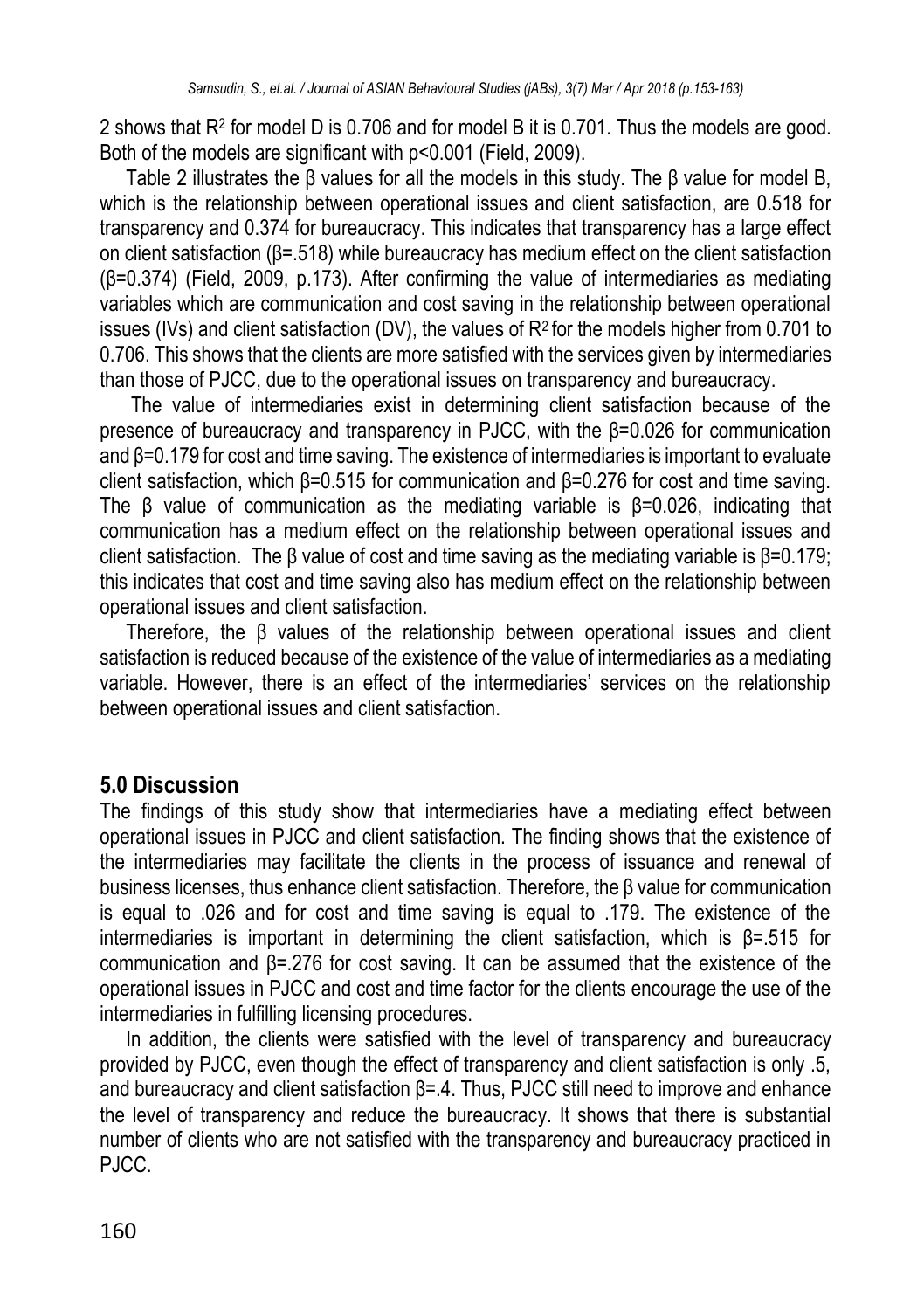These are some of the comments from the clients in which they are more concerned about the time consumed for business license approval and renewal. It was reported that the clients have to wait at least two and half hour for the renewal of business license (Nair, 2011). Other reasons given by clients of PJCC are the inadequate number of parking lots for their clients where clients face difficulties in parking. Furthermore, they stated that the environment at the counter is not comfortable for the client, waiting to be served.

As a conclusion, there are relationships and effect between operational issues of PJCC and the level of client satisfaction. The quantitative evidence from the survey is supplemented by comments from the clients, giving a more complete picture of the services and their satisfaction.

## **6.0 Conclusion**

The findings from this study proved that the intermediaries' services have significant effect towards the client satisfaction. In assessing the services provided by the intermediaries makes possible a better understanding of how they play their role in various dimensions which may affect the degree of the client satisfaction.

It is suggested that the senior management and administration of PJCC should revise the procedure policy and by laws in order to protect the client's right and gain trust from the public. According to K2 Global Consulting (2010), businessmen who use the intermediaries' services need to have a proper understanding of the requirement, role, activities, and method used by the intermediaries in the process of applying for new licenses and for the renewal of existing business licenses.

The second recommendation that MBPJ should structure a policy for the appointment of intermediaries. This action is to protect the rights of the client from being defrauded by the intermediaries. MBPJ should hire the intermediaries by licensing them as registered agents with appropriate rules and regulations. The best practice recommended for this study is adapted from Citywide Merchandise Licensing Program (New York City Global Partners, 2010).

## **Acknowledgements**

Special thanks to Associate Professor Dr. Abdul Raufu Ambali for his assistance and kindness in giving advice, and also to the Mayor of PJCC Datuk Haji Mohamad Roslan Bin Sakiman and all the staff of Petaling Jaya City Council thank you for your support and sharing their tacit knowledge.

# **References**

Anderson, P. & Anderson, E.(2002), "The New E-Commerce Intermediaries", *MIT S loan Management Review*, Vol. 43, no.4, pp.53-62.

Barry, J. and Terry, T.S. (2008) Empirical Study of Relationship Value in Industrial Services*, Emerald Group*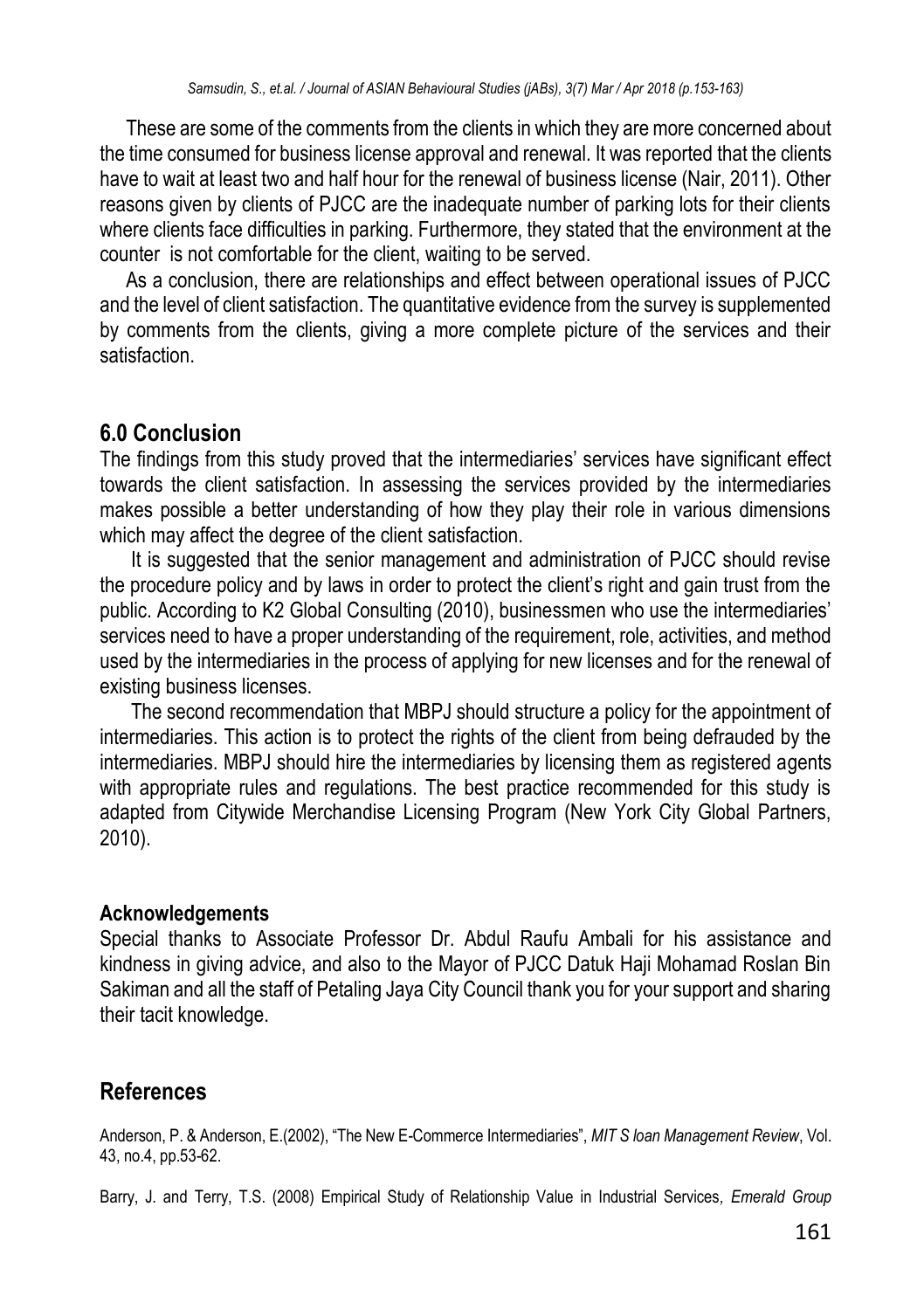*Publishing Limited*, 228-241.USA.

Bateson, John E.G. (1977), "Do we need Service Marketing?"in Marketing Consumer *Services:* New Insights marketing Science Institute, Report pp. 77-115 (December).

Berry L.L. (1980), "Service Marketing Is Different," Business, 30 (May-June), 24-29. China.org. (2003), Functions of Intermediary Organizations. Retrieved from http://www.china.org.en/english/2003chinamarket/79477.htm on 21 July 2011.

Chinese Intermediary Organisation (2003), Functions of Intermediary Organizations. Retrieved from http://www.china.org.en/english/2003chinamarket/79477.htm on 21 July 2011.

De Wulf, K., Oderkerben-Schroder, G. and lacobucci, D. (2001), "Investment in consumer relationship: a crosscountry and cross-industry exploration", *Journal of Marketing*, Vol.65 No.4, pp. 33-51.

Field, A. (2009). *Discovering Statistics Using SPSS* (Third Edition Ed.). Singapore SAGE Publications Asia-Pasific Pte Ltd.

Gronroos and Christian (1988), "New Competition in the Service Economy: the five rules of service", *International Journal of Operations & Production Management*, p.9-19.

Hardy, K.G. and Magrath, A.J. (1988), Marketing Channel Management, USA.

Hazman, S.A. (2006) From Customer Satisfaction to Citizen Rethinking Local Government Services in Service Delivery by Local Authority Issues and Challenges. (113-119) University Publication Centre (UPENA). UiTM Shah Alam, Selangor.

Hazman, S. "Data Analysis," class notes for EMA702. Faculty of Administrative Science and Policy Studies, UiTM Shah Alam, Selangor, 2010

Henning-Thurau, T., Gwinner, K. and Gremler, D. (2002). 'Understanding relationship marketing outcomes", *Journal of service research*, Vol. 4 No.3, pp.230-46.

Lovelock, C. and Wright, L. (2002). Principles of Service Marketing and Management Pearson Education, Inc. Upper Saddle River, New Jersey.

Lurry, L. and Lyon, W. (2008) *Managing Service Quality*, Emerald Group Publishing Limited Vol. 18 No. 2, 194-208, UK.

Metcalf, L.E., Frear, C.R. and Krishan, R. (1992), "Buyer-seller relationship: an application of the IMP interaction model", *European Journal of Marketing*, Vol. 26 No. 2, pp. 27-46.

Ndubsi, N.O. (2006), "A structural equation modelling of the antecedents of relationship quality in the Malaysia banking sector", *Journal of Financial Services Marketing*, Vol. 11 No. 2, pp.131-41.

PJJC By-Law (2007), By-Law.

Rathmell, J. M. (1996), "What is Meant by Services?" *Journal of Marketing*, 30 (October). Pp 32-36.

Roberts, K., Varki, S. And Brodie, R. (2003), "Measuring the quality of relationship consumer services: an empirical study" *European Journal of Marketing*, Vol. 37 Nos ½, pp. 169-97.

Sekaran, U. (2003). *Research Methods for Business: A Skill Building Approach* (4th ed.). United States of America: John Wiley & Sons.